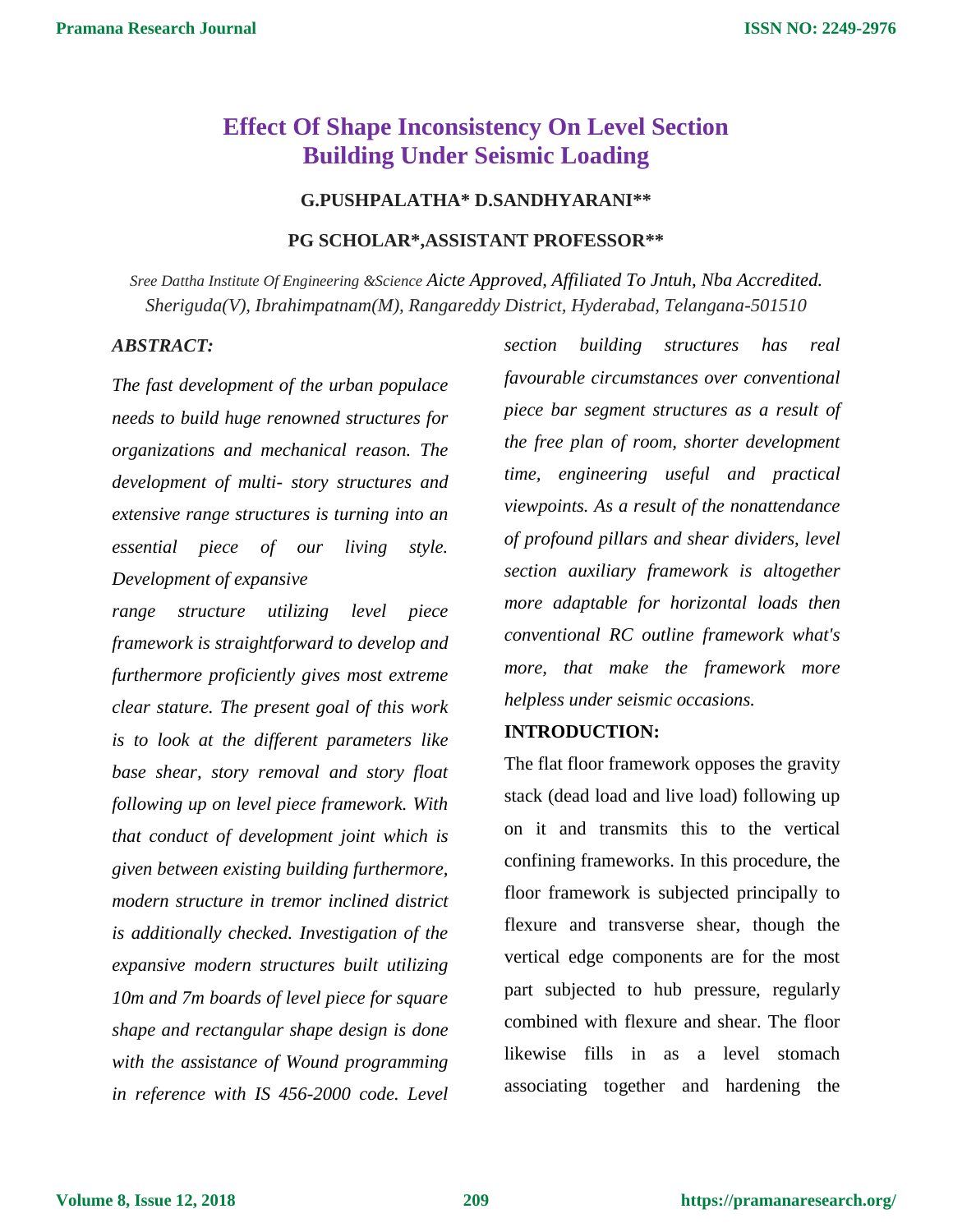different vertical edge components. Under the activity of horizontal loads, the floor stomachs carry on inflexibly (attributable to its high in plane flexural solidness) and adequately convey the parallel load to the different vertical casing components and shear dividers. In cast in situ strengthened solid development the floor framework for the most part comprises of one of the accompanying. RC chunks with long traverses reached out more than a few bayous and just bolstered by segments, without shafts known as level section. Level section framework is extremely easy to develop and is effective in that it requires the base building tallness for a given number of stories. Such structure contains huge twisting minute and vertical powers happen in a zone of backings.



Figure 1.1: Wall Supported slab systems



Figure 1.2: Beam Supported Slab System



Figure 1.3: Two way ribbed (waffle) slab system



Figure 1.4: Flat Slab Systems

This gives an exceptionally productive structure which limits material utilizations and abatements the monetary range go when contrasted with fortified cement. Posttensioning enhances the auxiliary conduct of level chunk structure impressively. This is more adequate idea to numerous fashioners. It is embraced in some places of business.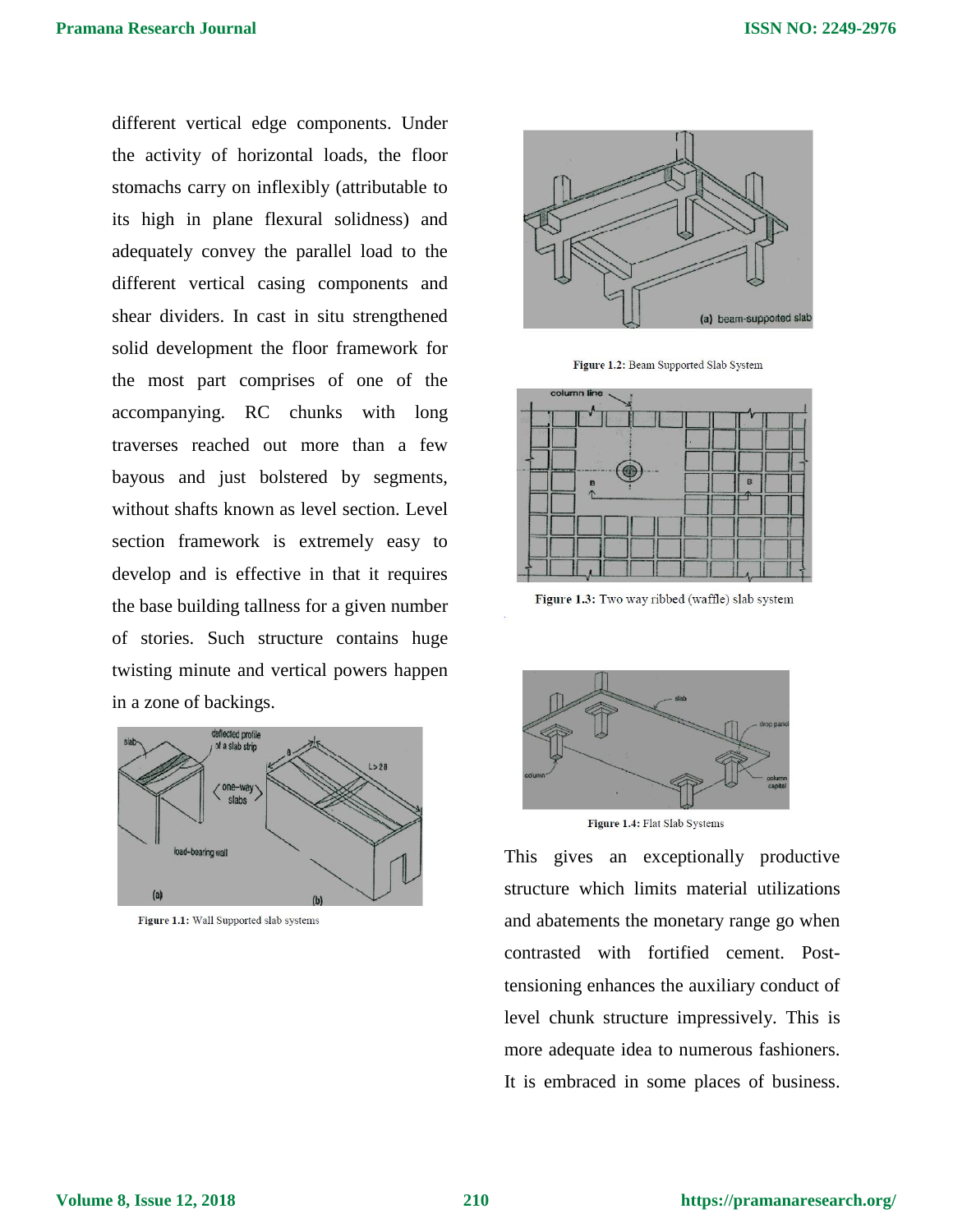The level sections are plates that are solidified close to the segment underpins by methods for "drop panels" and additionally "column capitals" (which are for the most part hidden under "drop ceilings"). Contrasted with the level plate framework, the level chunk framework is appropriate for higher burdens and bigger ranges, due to upgraded limit in opposing shear and hoarding minutes close to the backings. The piece thickness differs from 125 mm to 300 mm for ranges of 4 to 9m. Among the different floor frameworks, the level piece framework is the one with the most noteworthy dead load per unit territory. All in all, in this kind of framework, 100 percent of the chunk stack must be transmitted by the floor framework in the two headings (transverse and longitudinal) towards the sections. In such cases the whole floor framework and the sections demonstration indispensably in a two-manner outline activity

# **OBJECTIVES**

 $\Box$  To evaluate the response of irregular flat slabs structure subjected to lateral loads.

To identify the values of lateral displacement, storey drift, time period and base shears subjected to seismic and wind loads.

 $\Box$  To compare the variation in maximum lateral displacement for different types of irregular flat slabs.

 $\Box$  To compare the values of all the above parameters among irregular flat slabs under lateral loading.

### **SCOPE**

The present study is limited to reinforced concrete (RC) multi-storeyed building with different irregular flat slabs. All the building models analysed in the study has eleven storeys with constant storey height of 4 m. The RC building used in this study is eleven storied (G+10) building have different floor plans with 5 bays having 7 m distance along longitudinal direction and 7 bays having 3.57 m distance along transverse direction as shown in figure. The floor slabs are modelled as rigid diaphragms.

# **LITERATURE REVIEW:**

K. S. Sable et al (2012), compared the seismic behavior of multistoried flat slab building and conventional reinforced concrete framed structure. The modelling and analysis of the structure have been performed using STAAD Pro 2007. Certain analysis were also made for the analysis such as the height of the structure was kept 17.5m, 25m, 32.5m, 39.5m and from ground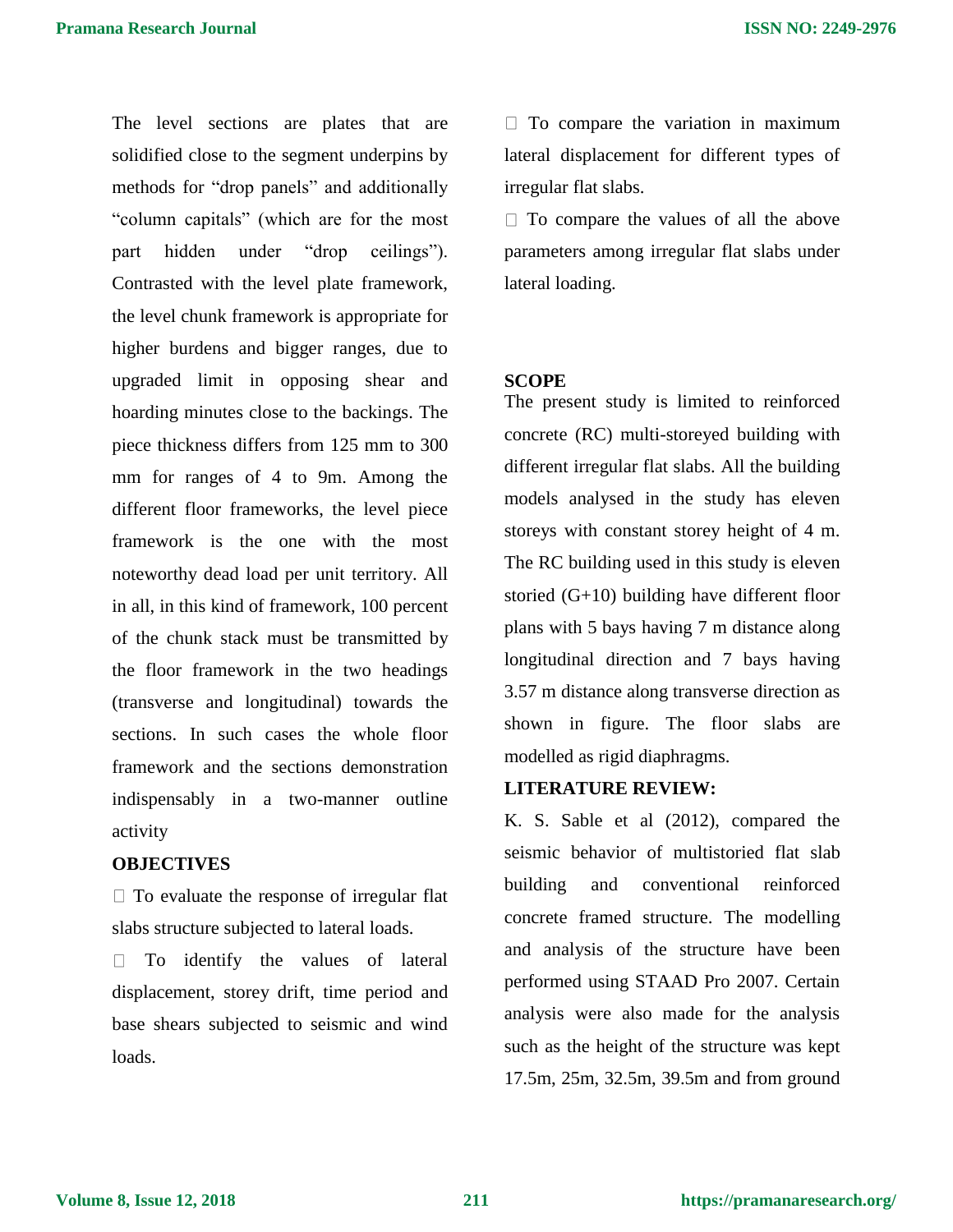these buildings are of 5 storey, 7 storey, 9 story and 11 story. Zone II was considered for the analysis. The author concluded that natural time period will increase as the height of structure increases for both but it will be same if they are provided with shear wall. As the height of the structure increases, the base shear also increases. The Conventional RCC building has less base shear as

compared to the flat slab structure. The flat slab structure has more story drift then that of conventional RCC building.

Pradip S. Lande and Aniket B. Raut (2015), carried out a parametric investigation to identify the

seismic response of system considering Zone V. They have considered the following elements for their works- (a) building with flat slab, (b) flat slab with parametric beam, (c) flat slab withshear walls, (d) flat slab with drop and (e) conventional building. Analyses were carried out using ETabs nonlinear version 9.7.3 for determining the seismic performance of the structure. They considered G+6 and G+12 storied building. Column size 450mm x 450mm and beam size 230mm x 400mm were considered for G+6 and column size of 650mm x 650mm and beam size 230mm x 500 mm were considered. On the basis of the work carried out, the author concluded that the storey displacement is found to be maximum for flat slab building as compared to conventional RCC building. The maximum storey drift found for G+6 building was 0.04 % of

height.

Basavaraj and Rashmi B. A (2015), considered G+4 and G+8 storied building for their work. In

their model they have also added parameters like perimeter beam, infill walls, shear walls and they have also increased the cross sectional area of the columns. The outer beam and column size

provided was 0.4m x 0.4m for G+4 storied building and for G+8 storied building, the columnprovided up to 5th story was 0.5m x 0.5m and from 5th to 9th story 0.4m x 0.4m column was provided and the outer beam provided was 0.4m x 0.4m. They considered Seismic Zone II for their analysis and soil type II (medium). From the analysis they concluded that the fundamental natural period of the building decrease with increase in storey stiffness due to the presence of infill walls, shear walls and perimeter beam. The presence of infill's can significantly reduce the lateral drift. Base shear will increases with increase in mass and stiffness of building, also the shear wall is very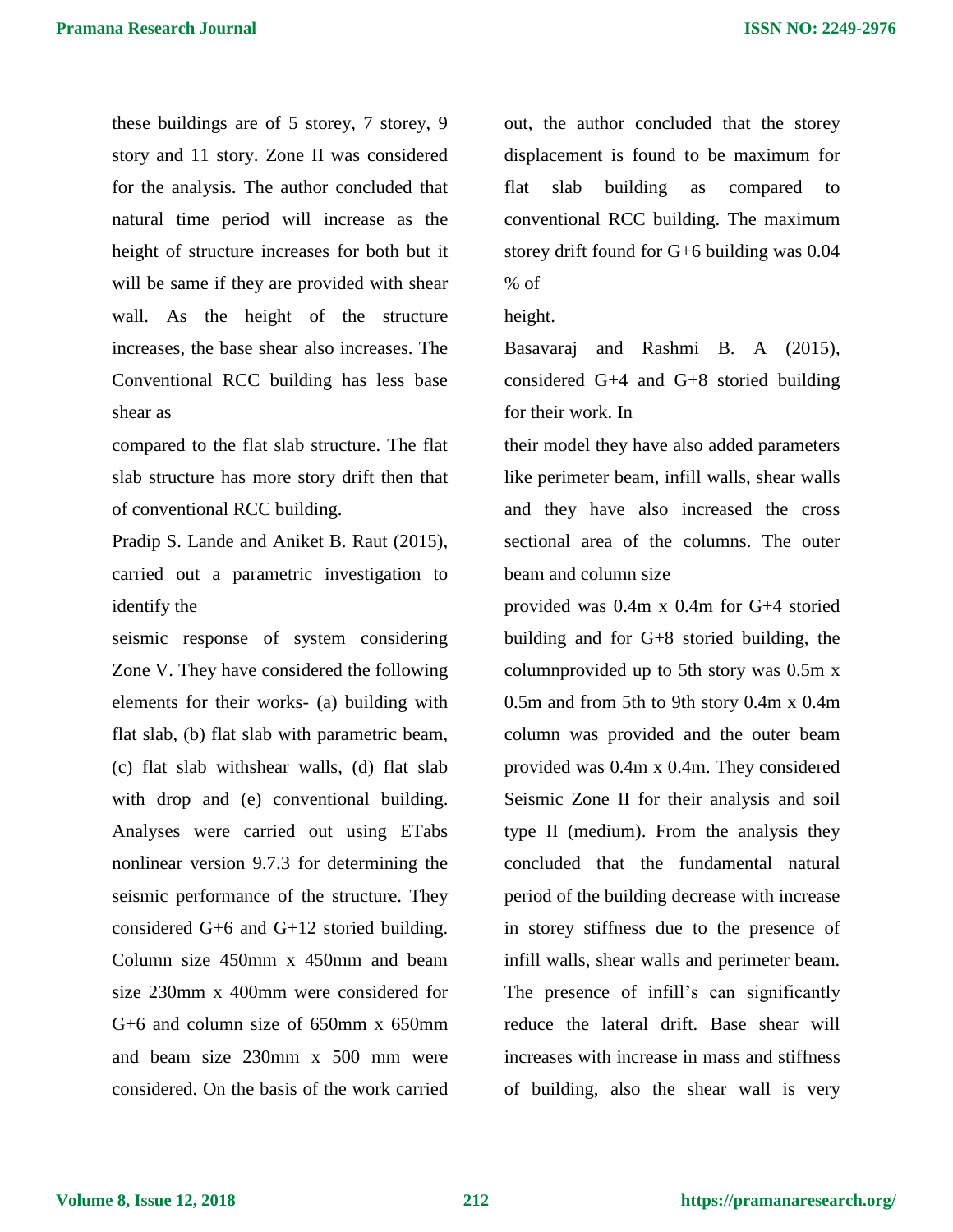effective to resist horizontal forces during earthquake and wind forces etc.

R.S.More, V.S. Sawant "Examination of Level Section". A prevalent type of solid building development utilizes a level solid section (without bars) as the floor framework. Level sections investigation and outline of level chunks are as yet the dynamic territories of research and there is still no broad concession to the best plan system. The present day Indian Standard Codes of Training plot plan systems just for pieces with customary geometry and format. Be that as it may, as of late, because of space crunch, tallness constraints and different variables, deviations from a consistent geometry and standard design are ending up very normal. Additionally conduct and reaction of level chunks amid tremor is an unavoidable issue. This paper gives the rules for investigation of level chunk.

Moehle, J. what's more, Diebold, J. (1985). Lateral‐load reaction of a flat‐plate outline under recreated seismic tremor base movements is inspected. The test structure is a three‐tenths scale model of a two‐story, three‐bay level plate outline, which was planned and point by point asindicated by current methods for beamless chunks in districts of direct seismic hazard. Generally protection from low, direct, and high force base movements is analyzed, and designoriented techniques to assess lateral‐load firmness and quality are inspected. It is inferred that the outline brought about an adaptable however sensibly extreme basic framework. Moderately straightforward systems to assess firmness and quality are displayed and observed to be acceptably exact for the test structure.

## **METHODOLOGY**

Normal routine with regards to plan and development is to help the chunks by pillars and bolster the shafts by sections. This might be called as pillar chunk development. The bars diminish the accessible net clear roof tallness. Thus in distribution centers, workplaces and open corridors once in a while shafts are maintained a strategic distance from and pieces are specifically bolstered by sections. This kinds of development is tastefully engaging too. These sections which are straightforwardly bolstered by segments are called Level Chunks.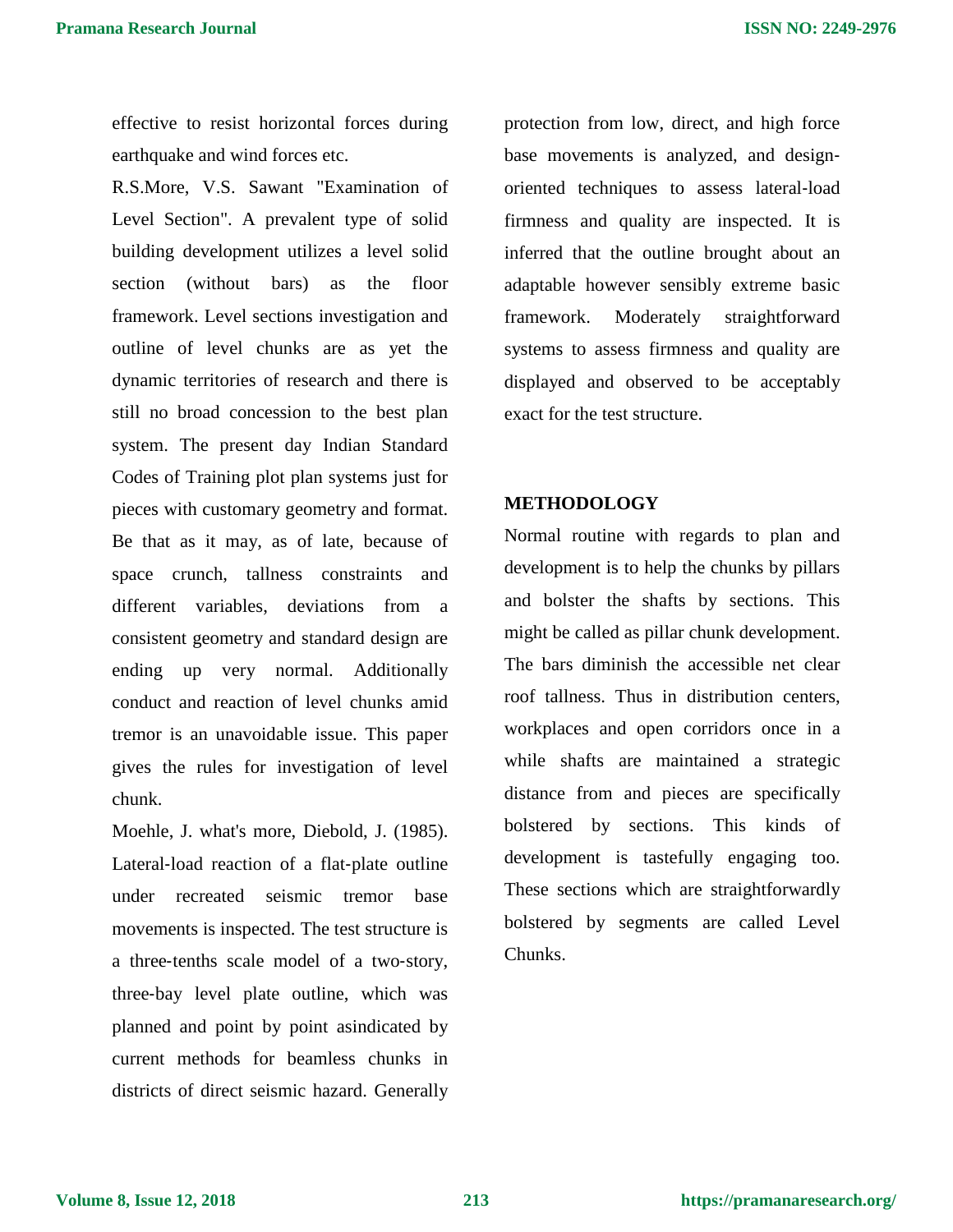

Fig. 3.1: Slabs without drop and column head

The section head is now and then broadened in order to decrease the punching shear in the piee. The extended bits are called segment heads. The segment heads might be given any point from the thought of engineering yet for the plan, concrete in the segment at 45º on either side of vertical just is considered as viable for the outline . Minutes in the chunks are more close to the segment. Consequently the chunk is thickened close to the segments by giving the drops as appeared in Fig.

# **RESULTS AND DISCUSSIONS**

|  |  |  |  |  |  |  | <b>TABLE 1: Lateral Displacement</b> |  |
|--|--|--|--|--|--|--|--------------------------------------|--|
|--|--|--|--|--|--|--|--------------------------------------|--|

| LATERAL DISPLACEMENT (MM) OF BUILDING MODELS |            |            |            |            |  |  |  |  |
|----------------------------------------------|------------|------------|------------|------------|--|--|--|--|
|                                              | X          |            | γ          |            |  |  |  |  |
| <b>MODEL NO</b>                              | 10th FLOOR | <b>GFL</b> | 10th FLOOR | <b>GFL</b> |  |  |  |  |
| 1                                            | 419.9      | 17.3       | 998.4      | 42.1       |  |  |  |  |
| $\overline{2}$                               | 428.7      | 17.4       | 1060.1     | 44.2       |  |  |  |  |
| 3                                            | 423.8      | 17.1       | 1125.7     | 46.7       |  |  |  |  |
| 4                                            | 402.9      | 16.6       | 1006.8     | 41.8       |  |  |  |  |
| 5                                            | 395.7      | 16.2       | 758.9      | 33.9       |  |  |  |  |
| 6                                            | 391.6      | 15.7       | 875.7      | 36         |  |  |  |  |
| 7                                            | 432.1      | 17         | 1044.2     | 41.5       |  |  |  |  |
|                                              |            |            |            |            |  |  |  |  |



Figure .1:Graph showing maximum lateral displacement in X and Y directions

From the above graph it is observed that the lateral displacement is reduced in X direction compared to Y direction by 58% as the width of the building in X direction is more than the width of the building in Y direction.

# **STOREY DRIFT**

## **TABLE 2:** Storey Drift

| <b>STORY DRIFT (mm) OF BUILDING MODELS</b> |            |          |            |          |  |  |  |
|--------------------------------------------|------------|----------|------------|----------|--|--|--|
|                                            |            | x        | γ          |          |  |  |  |
| <b>MODEL NO</b>                            | 10th FLOOR | GFL      | 10th FLOOR | GFL      |  |  |  |
| 1                                          | 0.004208   | 0.00578  | 0.008051   | 0.014046 |  |  |  |
| $\mathcal{P}$                              | 0.004387   | 0.005799 | 0.008359   | 0.014748 |  |  |  |
| 3                                          | 0.004369   | 0.005714 | 0.009029   | 0.015578 |  |  |  |
| 4                                          | 0.004955   | 0.005545 | 0.00785    | 0.013919 |  |  |  |
| 5                                          | 0.008081   | 0.005389 | 0.008013   | 0.011299 |  |  |  |
| 6                                          | 0.003972   | 0.005221 | 0.007275   | 0.012014 |  |  |  |
| 7                                          | 0.004567   | 0.005657 | 0.009409   | 0.013828 |  |  |  |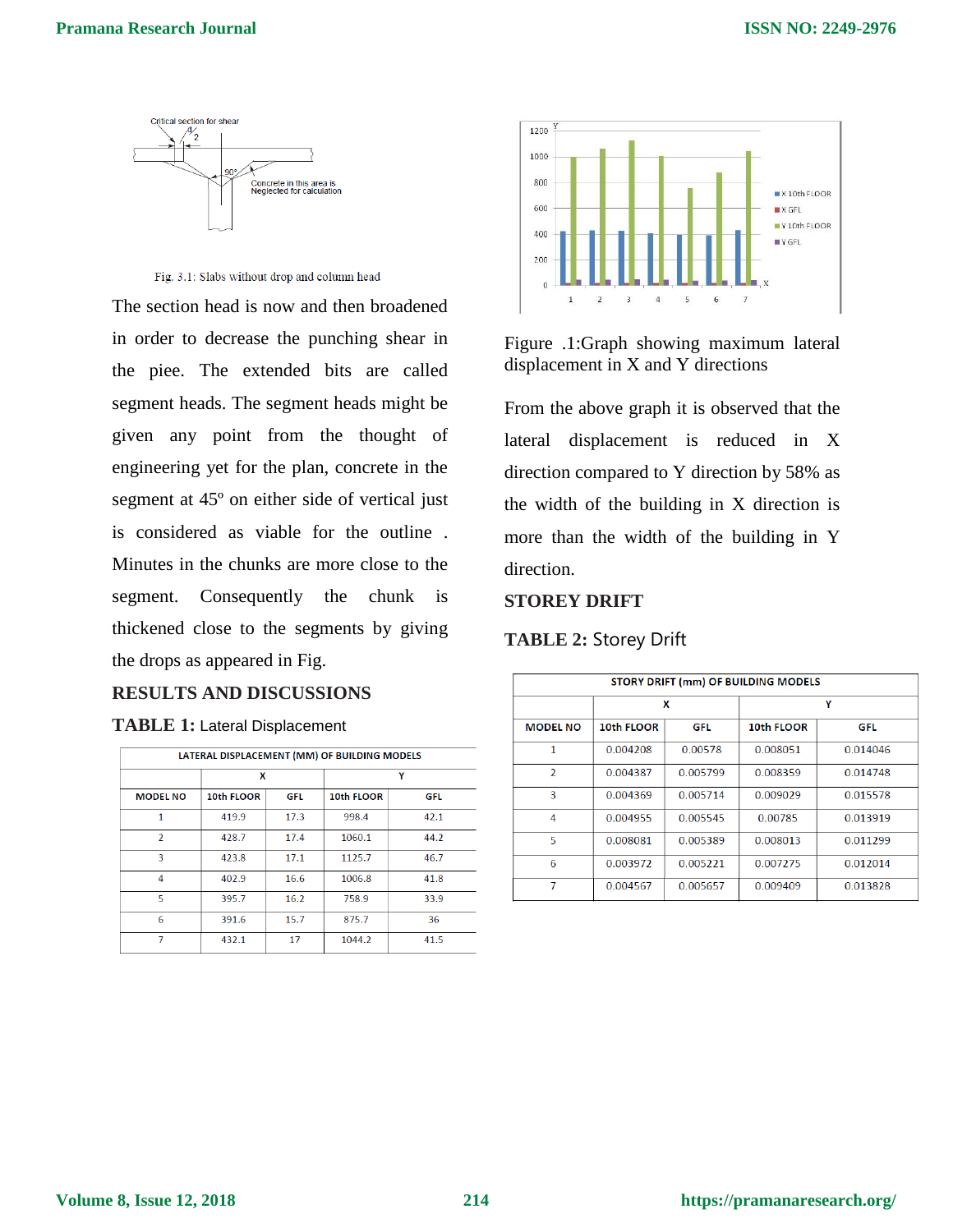

Figure 2: Graph showing Storey Drift in X and Y directions

From the above graph it is observed that the storey drift in X direction for is less compared to Y direction. And the values obtained from the table above shows us that the model 5 among all the other irregular models has least amount of storey drift in Y direction

#### .**RECOMMENDATIONS**

1. A non rectangular building has to be studied with G+25 floors.

2. The present study is based on linear static analysis and dynamic analysis. The results need to

be verified with the push-over analysis results.

3. The study can be extended to find out a method to control irregularity in such buildings.

### **CONCLUSIONS**

1) Lateral displacement is reduced in X direction compared to Y direction by 58% as the width of the building in X direction is more than the width of the building in Y direction.

2) Storey drift observed that the X direction for less compared to Y direction ,values obtained that the model 5 among all the other irregular models has least amount of storey drift in Y direction.

3) Minimum base shear should be that of response spectrum when compared to static analysis.It is observed that base shear is minimum for model 3 among all the models for both the analysis results.

4) Storey drift due to wind loading for G+10 building is hardly considered because of very low values obtained.

5) Maximum displacement for tenth floor is found to be in X direction for model 3 with re entrant corners L shape.

#### *REFERENCES*

*1. IS 456-2000 "Code of Practice for Plain and Reinforced Concrete", Bureau of Indian Standards, New Delhi*

*2. IS 1893-2002 "Criteria for earthquake resistant design of structures", Bureau of Indian Standards, New Delhi*

*3. IS: 875-part-3 (1987), "Indian standard code of practice for design loads (other than earthquake) for buildings and structures", Bureau of Indian Standards, New Delhi*